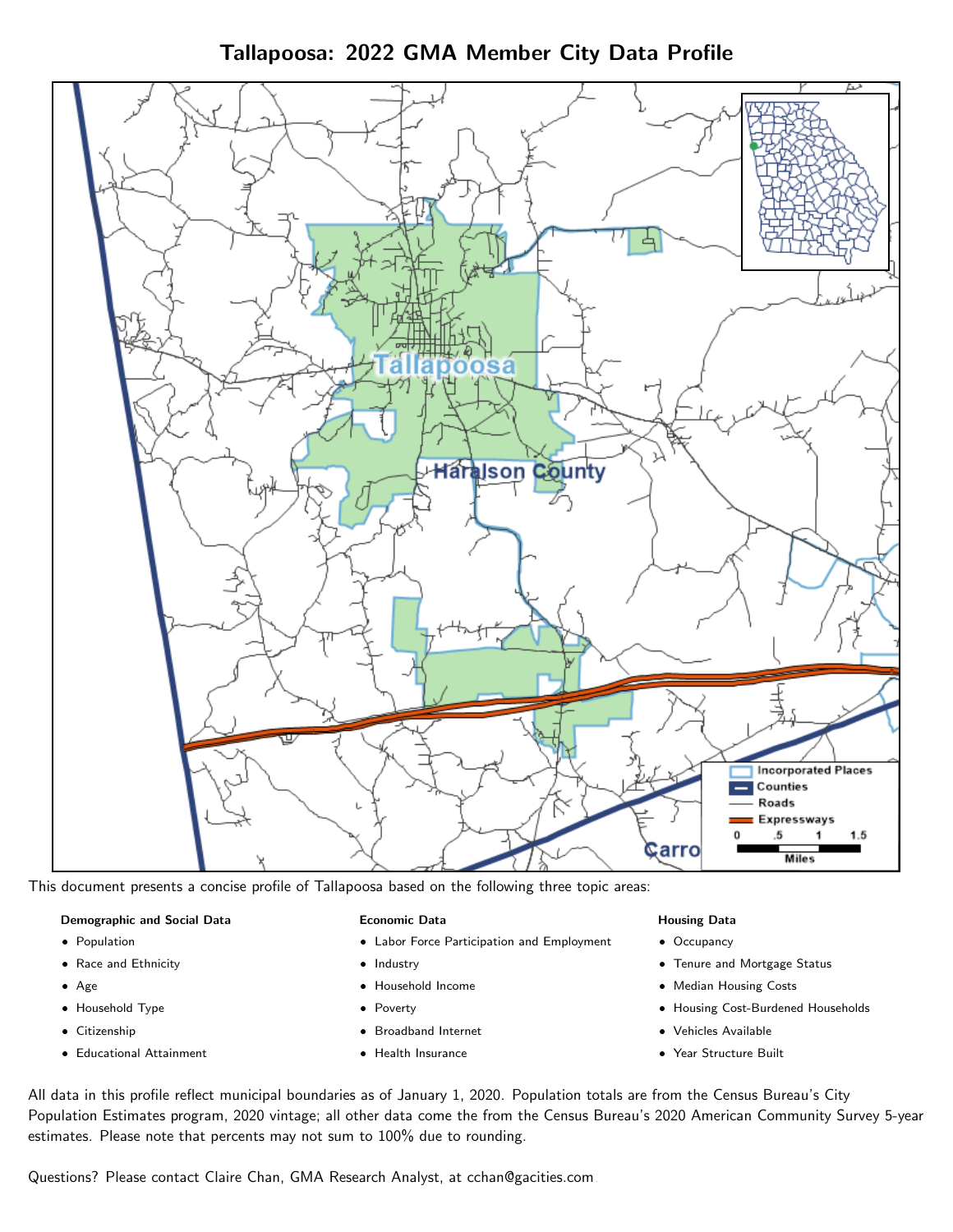# Tallapoosa: Demographic and Social





**Citizenship** 



Source: American Community Survey, 2020 5-year estimates, table B05002 Source: American Community Survey, 2020 5-year estimates, table B15002

Race and Ethnicity



Source: U.S. Census Bureau, City Population Estimates, 2020 vintage Source: American Community Survey, 2020 5-year estimates, table B03002

## Household Type



Source: American Community Survey, 2020 5-year estimates, table B01001 Source: American Community Survey, 2020 5-year estimates, table B11001

### Educational Attainment



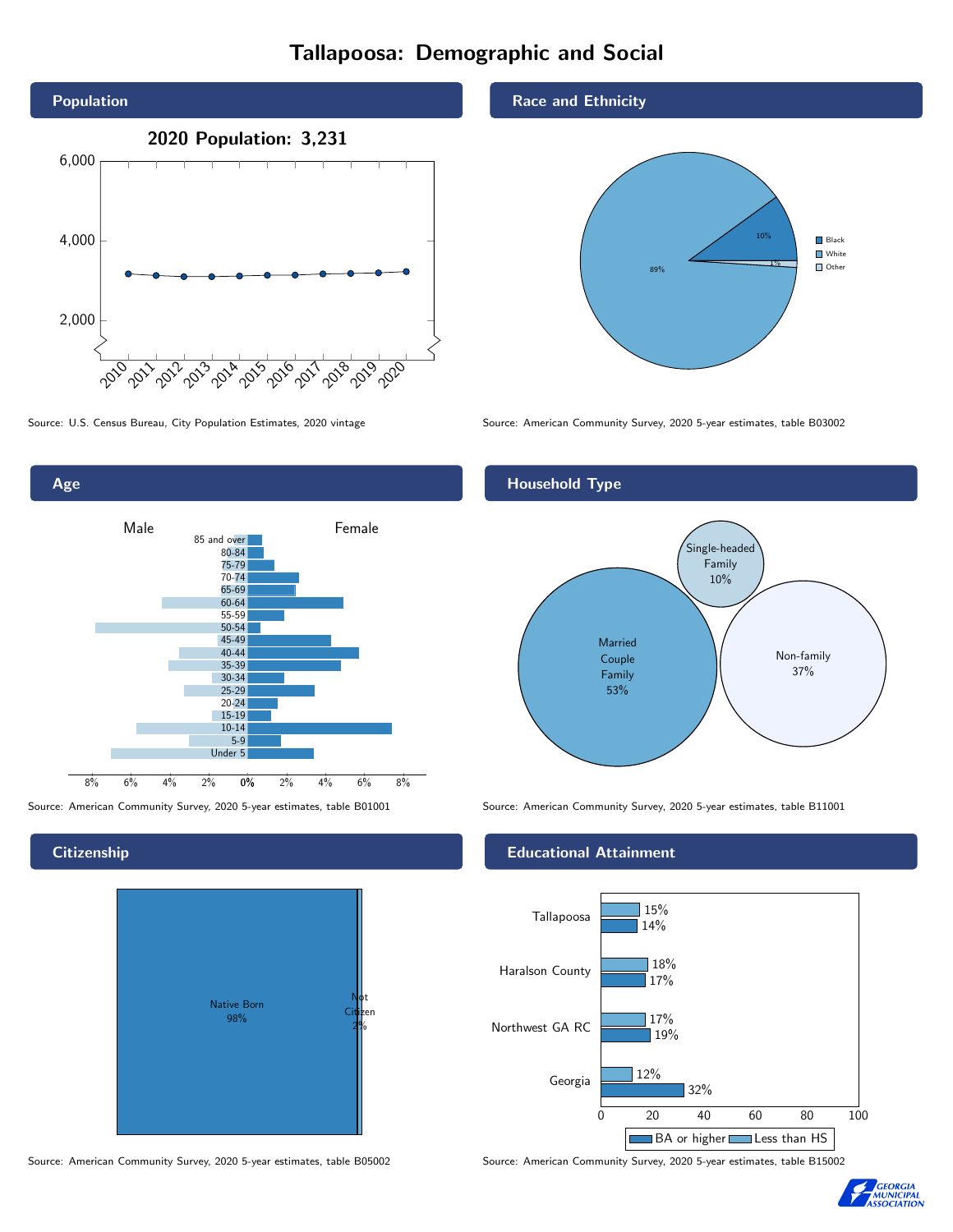# Tallapoosa: Economic



Source: American Community Survey, 2020 5-year estimates, table B23001 Note: Unemployment rate is based upon the civilian labor force.



Source: American Community Survey, 2020 5-year estimates, tables B19013 and B19025 Source: American Community Survey, 2020 5-year estimates, table B17010



Source: American Community Survey, 2020 5-year estimates, table B28002 Source: American Community Survey, 2020 5-year estimates, table B18135

Industry

| Agriculture, forestry, fishing and hunting, and mining      | $0\%$ |
|-------------------------------------------------------------|-------|
| Construction                                                | 4%    |
| Manufacturing                                               | 26%   |
| <b>Wholesale Trade</b>                                      | 2%    |
| Retail Trade                                                | 5%    |
| Transportation and warehousing, and utilities               | 14%   |
| Information                                                 | $0\%$ |
| Finance and insurance, real estate, rental, leasing         | $0\%$ |
| Professional, scientific, mgt, administrative, waste mgt    | 6%    |
| Educational services, and health care and social assistance | 33%   |
| Arts, entertainment, recreation, accommodation, food        | 3%    |
| service                                                     |       |
| Other services, except public administration                | $0\%$ |
| Public administration                                       | 8%    |

Source: American Community Survey, 2020 5-year estimates, table C24030

Poverty



### Health Insurance